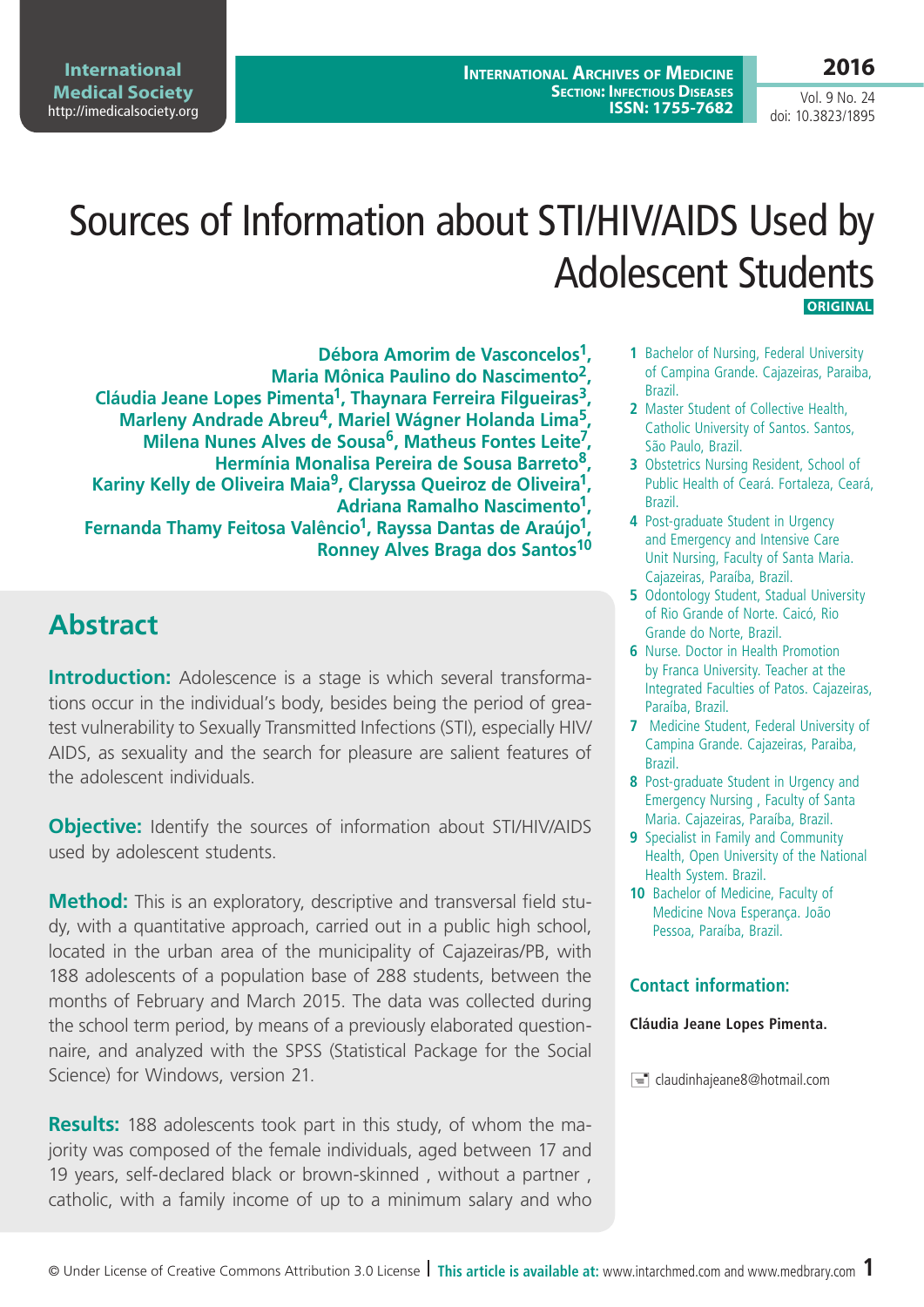Vol. 9 No. 24 doi: 10.3823/1895

**2016**

stated not to work. About the sources of information, it became clear that the school and the media were the most cited by the adolescents of both genders.

**Conclusion:** It was observed that the social and economic spheres may increase the adolescents' vulnerability to STI/HIV/AIDS and that the school made a relevant contribution to the dissemination of knowledge on the topic.

# **Keywords**

Adolescent; Sexually Transmitted Infections; Sources of information.

# **Introduction**

Adolescence is considered to be a transitional phase between childhood and adult life, which is marked by biological, physical, psychological and social modifications [1]. The modifications which occur during this period, associated to the conflicts and complexities related to each adolescent, cause them to intensely experience sexuality, manifesting itself, many times, by means of unprotected sexual practices [2].

This conjuncture has been characterized as a public health matter, as the adolescent and young adult population is considered to be a risk group for the contamination by Sexually Transmitted Infections (STI), especially the HIV/AIDS, being considered as a priority target public for the prevention campaigns against STIs, both nationally and worldwide [3-4].

The number of HIV cases in 15 to 19 year-old individuals has been presenting a rapid rise over the years, seen as in 2007 corresponded to 250 cases, totaling 4.3% of the infected population, while in 2014, 1.364 cases of infected adolescents were notified, representing 5.7% of the total HIV cases in the country. Furthermore, the detection rate for cases of AIDS in this age group in Brazil almost doubled in a decade, in 2002, corresponding to 3.4 cases for each 100.00 inhabitants, and suffering a sharp increase to 5.3 cases per 100.000 inhabitants in 2015 [5].

There are several situations which provide vulnerabilities to STI/HIV/AIDS in adolescence, and have been verified by the increase in the prevalence of various infections in this phase of life. Sexuality for the adolescents has been manifested via unprotected sexual intercourse, which relates, in the majority of cases, to the lack of information and communication among the family members about the theme, resulting in the adolescent's search in non-trustworthy sources for the acquisition of knowledge [2, 6].

Added to this is the fear of assuming a sexually active life and the existence of myths and taboos established by society, which directly influences the discovery of sexuality by the adolescent, encouraging them directly or indirectly to have casual sexual intercourse without the use of condoms. Furthermore, the early initiation in sexual activity combined with the multiplicity of partners, are considered to be susceptibility factors for the contamination by STI/HIV/AIDS [7].

In the view of the above, the present study had as an objective to identify the sources of information about STI/HIV/AIDS used by adolescent students.

## **Method**

This is an exploratory, descriptive and transversal field study, with a quantitative approach, carried out in a public high school, located in the urban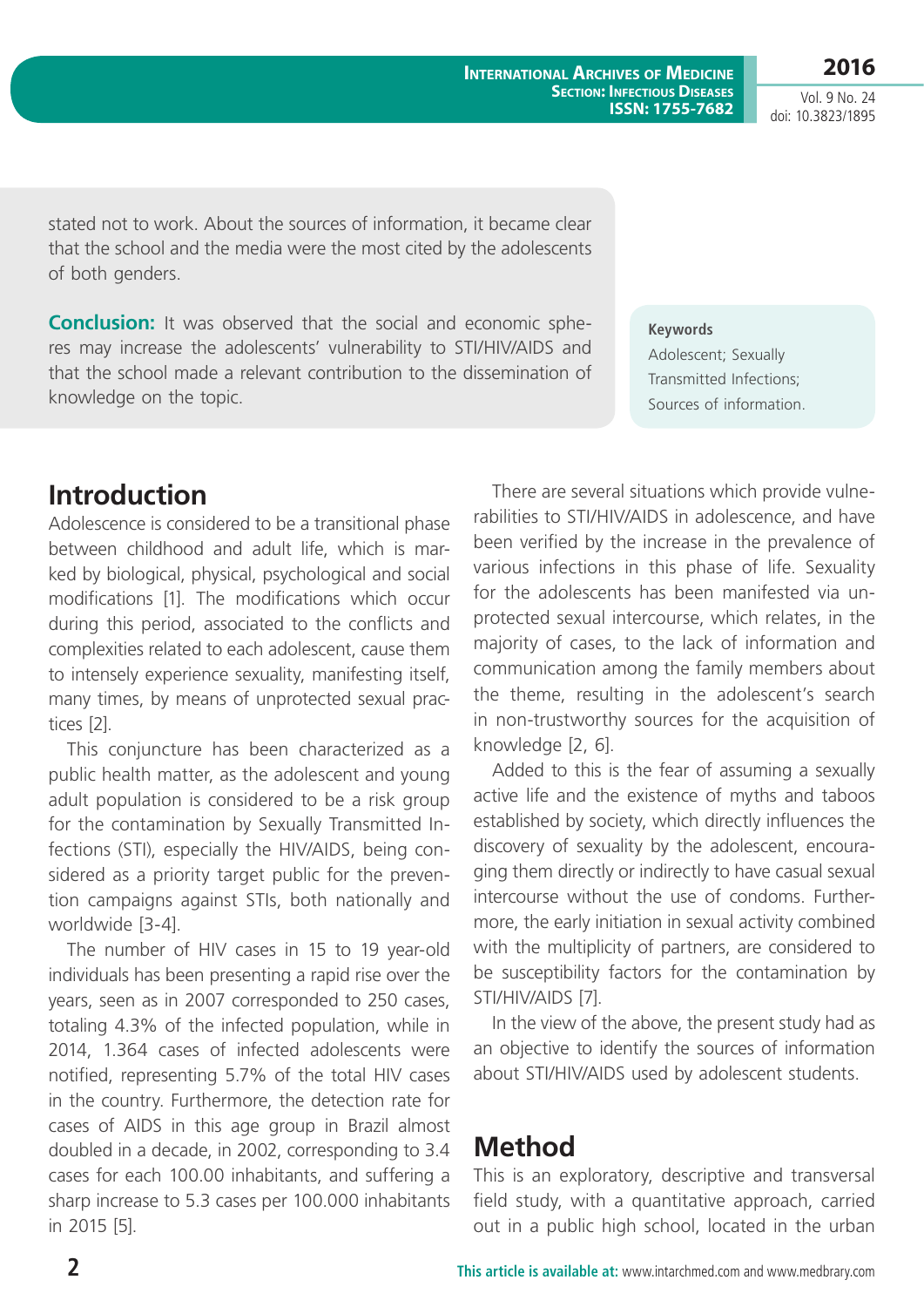Vol. 9 No. 24 doi: 10.3823/1895

zone of the municipality of Cajazeiras/PB, with 188 adolescents of a population base of 288 students, between the months of February and March 2015.

The participation of the adolescents in the study used the following inclusion criteria: to be in the 14-19 age group, to be regularly enrolled in the institution and attending secondary education, and to accept to participate in the research by the signature of the Informed Consent Form, by the students themselves of by the parents, when the individuals were under 18 years of age.

The data collection was carried out during the school term period, by means of the application of a previously elaborated questionnaire, with socialdemographic questions and referring to the information sources about STI/HIV/AIDS to which the adolescents have access. The collected data was stored in a spreadsheet structures in the Microsoft Excel Program, and were imported and analyzed using the SPSS (Statistical Package for the Social Science) for Windows, version 21.

The research project was approved by the Ethics in Research Committee of the Center for Teacher Development/Federal University of Campina Grande under the CAAE n 139134614.0.0000.5575 and protocol number 941.598.

## **Results**

**Table 1** presents the characterization of the participants which occurred by the analysis of the data and the elaboration of the population's profile. It was observed that the was a predominance of females (66%), in the 17- 19 age group (64.9%), of black/brown-skinned color/race (64.9%), without a partner (91.5%), catholic by religion (81.9%), with a Family income of up to a minimum salary (41.5%) not engaged in labor activities (75.5%).

In **Table 2** are expressed the sources of information about STI/HIV/AIDS, according to the gender of the participants. The school was cited as the main source of information for both genders, being 93.5% for the female gender and 87.5% for the

| © Under License of Creative Commons Attribution 3.0 License |  |
|-------------------------------------------------------------|--|

|  | <b>Table 1.</b> Social and demographic profile of the study |
|--|-------------------------------------------------------------|
|  | participants, Cajazeiras – PB, 2015. (n=188).               |

| <b>Variables</b>                 | $\overline{n}$ | $\frac{9}{6}$ |  |  |  |  |  |
|----------------------------------|----------------|---------------|--|--|--|--|--|
| Gender                           |                |               |  |  |  |  |  |
| Female                           | 124            | 66.0          |  |  |  |  |  |
| Male                             | 64             | 34.0          |  |  |  |  |  |
| Age group                        |                |               |  |  |  |  |  |
| $14 - 16$ years                  | 66             | 35.1          |  |  |  |  |  |
| $17 - 19$ years                  | 122            | 64.9          |  |  |  |  |  |
| Color/race                       |                |               |  |  |  |  |  |
| White                            | 66             | 35.1          |  |  |  |  |  |
| Black/Brown-skinned              | 122            | 64.9          |  |  |  |  |  |
| Marital status                   |                |               |  |  |  |  |  |
| Without a partner                | 172            | 91.5          |  |  |  |  |  |
| With partner                     | 16             | 8.5           |  |  |  |  |  |
| Religion                         |                |               |  |  |  |  |  |
| Catholic                         | 154            | 81.9          |  |  |  |  |  |
| Evangelical                      | 18             | 9.6           |  |  |  |  |  |
| Without                          | 12             | 6.4           |  |  |  |  |  |
| Other                            | $\overline{4}$ | 2.1           |  |  |  |  |  |
| Labor activity                   |                |               |  |  |  |  |  |
| Yes                              | 46             | 24.5          |  |  |  |  |  |
| <b>No</b>                        | 142            | 75.5          |  |  |  |  |  |
| Family income                    |                |               |  |  |  |  |  |
| $\geq$ 1 minimum salary          | 78             | 41.5          |  |  |  |  |  |
| Between 2 and 3 minimum salaries | 56             | 29.8          |  |  |  |  |  |
| Not informed                     | 54             | 28.7          |  |  |  |  |  |
| Total                            | 188            | 100.0         |  |  |  |  |  |
| Source: Field research, 2015.    |                |               |  |  |  |  |  |

**Table 2.** Distribuition of participants according to the gender and the sources of information about STI/HIV/AIDS, Cajazeiras – PB, 2015. (n=188).

| Sources of                                                                               | <b>Female</b>            |       | <b>Male</b>    |       |  |  |
|------------------------------------------------------------------------------------------|--------------------------|-------|----------------|-------|--|--|
| information                                                                              | n                        | $\%$  | n              | $\%$  |  |  |
| Media                                                                                    |                          |       |                | 40.6  |  |  |
| Health clinics                                                                           | 6                        | 4.8   | $\overline{4}$ | 6.3   |  |  |
| Community health<br>agent                                                                | 26                       | 71.0  | 14             | 21.9  |  |  |
| School                                                                                   | 116                      | 93.5  | 56             | 87.5  |  |  |
| Parents                                                                                  | 12                       | 9.7   | 12             | 18.8  |  |  |
| <b>Friends</b>                                                                           | 28                       | 22.6  | 6              | 9.4   |  |  |
| Work                                                                                     | $\overline{\phantom{0}}$ |       | $\mathcal{P}$  | 3.1   |  |  |
| Total                                                                                    | 188                      | 100.0 | 188            | 100.0 |  |  |
| Note: More than one alternative could be chosen.<br><b>Source:</b> Field research, 2015. |                          |       |                |       |  |  |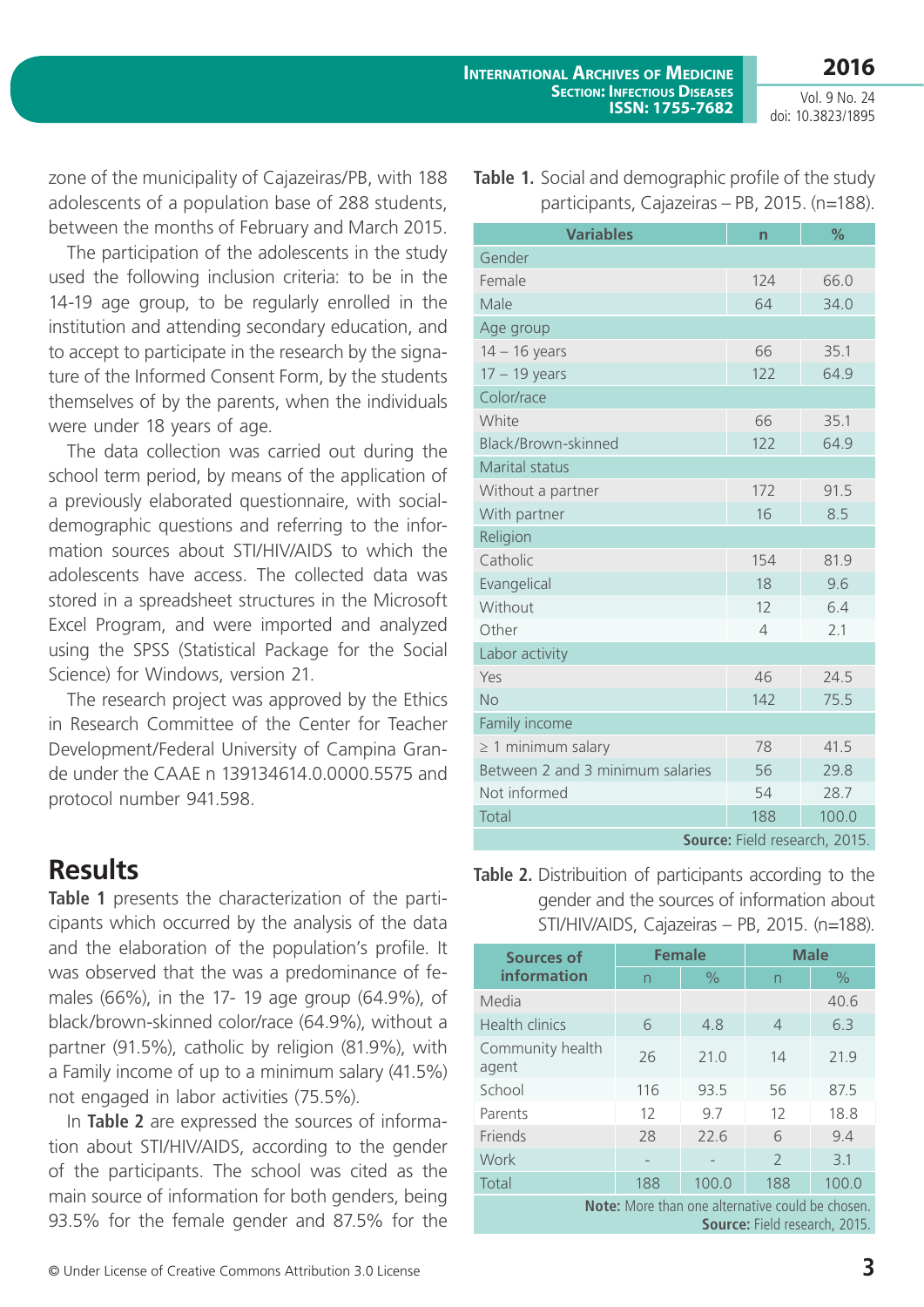**2016** Vol. 9 No. 24

doi: 10.3823/1895

male gender, followed by the media, with 38.7% females and 40.6% male.

# **Discussion**

188 adolescents participated in this study, of which the majority were female, which represents a common reality among the Brazilian population, in view of the fact that in 2002 the total of women corresponded to 50.8% of the population, whilst in 2012, this number increased to 51.3% [8].

The age group which concentrated the highest number of adolescents was 17-19, a fact that may be related to the feeling of responsibility experienced by the individual in this phase of life, resulting, mainly, from the rights and duties arising from the civil majority, thus making it more attractive the idea of participating in a research and to be able to sign a document without the need of permission from parents or guardians [9].

In relation to the race/color, it was observed a higher prevalence of black or brown-skinned adolescents (64.9%), corroborating with the data found in the national demographic census carried out in 2010, which reveals that the Brazilian population is composed, in its majority, by self-declared black or brown-skinned people, totaling more than 96 million individuals, which corresponds to 50.74% of the population [10].

The most cited marital status by the adolescents was without a partner (91.5%), a fact that may represent an increased vulnerability to IST/HIV/AIDS, as it favors the multiplicity of partners, especially among the men, who are encouraged and influenced by the idea of masculinity and virility being associated to the greater number of sexual partners, which increases the possibilities of contracting sexual infections [11-12]. However, the presence of a partner and of a stable relationship do not provide immunity to STI/HIV/AIDS, as it is quite common the presence of extramarital relations, mostly amongst the young population [13].

Regarding religion, 93.6% of the adolescents stated to have religious practices, of which 81.9% declared to be catholic. The Roman Catholic Apostolic religion presents the highest prevalence of followers in all the country, with more than 123 million believers, which corresponds to 64.6% of the Brazilian population [14]. Therefore, a more complex investigation is necessary regarding the aspects which relate the religiosity to the young people´s vulnerability to STI/HIV/AIDS, seen as religion may present a negative influence on the sexual education, repressing young people in relation to the expression of their sexuality and regarding the adoption of safe preventive practices [15-16].

When questioned about the performance of labor activities, 24.5% of the adolescents said they worked, what may be justified by the low family income of these individuals, being in the majority of cases of up to a minimum salary, which corresponds to R\$ 724,00. Such reality directly influences the precocious entry of these adolescents into the work market, as they seek to complement the family income or to provide their own sustenance, which may contribute to leaving school and increase their vulnerability to STIs [17-18].

In relation to the sources of information about STI/HIV/AIDS accessible to the young people researched, it has become clear, that for both genders there was a predominance of the school and the media. The school environment has an important function in the construction of the adolescent's character and personality, being considered as a propitious space for the development and transmission of knowledge, enabling the formation of citizens who will collaborate with the health professionals in the act of educating, being disseminators of valuable knowledge [19-20].

School has the commitment to encourage the concern and responsibility of the adolescent public with self-care, seeking to promote in these individuals the ability to decide about safe sexual practices [2]. This way, the school must approach sexuality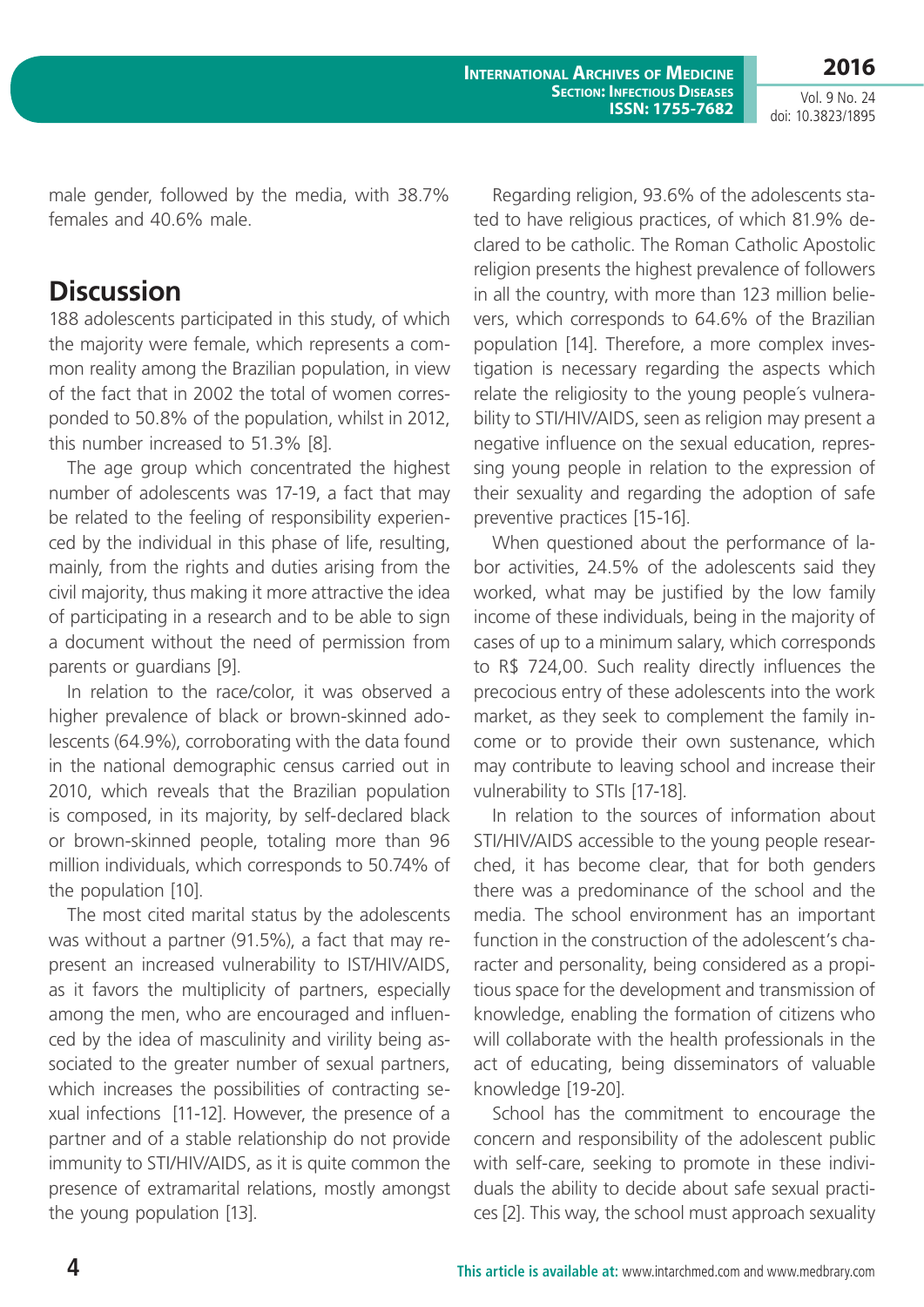**2016**

Vol. 9 No. 24 doi: 10.3823/1895

with a broader perspective, considering the various factors which directly or indirectly interfere in the sexual practices of these individuals, such as social, cultural and economic aspects, the sexual orientation, gender and vulnerability issues, and not only the biological/reproductive sphere [21].

Regarding the media, the television and the internet should be highlighted as sources of information about sexuality for adolescents, due to their easy access and for suppressing the empty spaces left by an education which should have been offered at school and by the Family [22]. On the other hand, the information from these communication means, are generally incorrect or insufficient, being incapable of propitiating the adequate clarification of the questions related to the theme, which promotes a false conception of knowledge about the STI/HIV/ AIDS [6, 9, 23].

It was evident the little participation of the parents and of the health clinics in the context of the transfer of knowledge about STI/HIV/AIDS. In the first case, this may be justified, in principle, by the resistance of the parents and guardians, to discuss and explore the topic of sexuality with the adolescents, which may be attributed to educational and/or cultural issues, to the lack of knowledge, to shame, insecurity and prejudice inherent for each person [11, 24]. With regard to the health clinics, a greater intervention of the professional working in these services is necessary, so as to promote sexual education for the adolescents, communicating relevant knowledge, clarifying pertinent doubts and encouraging the adoption of efficient preventive practices [20, 25].

# **Conclusion**

It was observed that the social and economic spheres may increase the adolescents' vulnerability to STI/HIV/AIDS, and interventions are necessary on the part of the health professional which seek to reduce these individuals' susceptibility and provide a greater knowledge about the complexities which involve the topic of sexuality among young people.

It was possible to identify that the school had a relevant contribution for the dissemination of knowledge about the STI/HIV/AIDS, being referred to as the main source of information. Thus, we noticed that the school environment plays a complementary and fundamental role in the health promotion of these adolescents, by means of the approach in the classroom, of subjects related to sexuality. However, it is believed that such discussion occurs in a superficial form, not clarifying completely the doubts and questions which may influence the adoption of safe preventive practices.

Faced with this, it is necessary that the health professional observe the school as an important health space, which must become a routine environment for the development of health education actions and strategies, especially for the topics related to the experiences of the sexuality in the adolescent phase.

### **References**

- **1.** Sawyer SM, Afifi RA, Bearinger LH, Blakemore SJ, Dick B, Ezeh AC et al. Adolescence: a foundation for future health. *Lancet*  [Internet], 2012 Apr; 28(379): 1630-40. DOI: 10.1016/S0140- 6736(12) 60072-5.
- **2.** Camargo EAI, Ferrari RAP. Adolescentes: conhecimentos sobre sexualidade antes e após a participação em oficinas de prevenção. *Ciênc Saúde Coletiva* [Internet], Rio de Janeiro, 2009 May/June; 14(3): 937-46. DOI: [http://dx.doi.org/10.1590/S1413-](http://dx.doi.org/10.1590/S1413-81232009000300030) [81232009000300030](http://dx.doi.org/10.1590/S1413-81232009000300030)
- **3.** OMS (Organização Mundial da Saúde). Módulo de Treinamento: Vigilância da Infecção pelo HIV. Programa Mundial de Controle da AIDS. Genebra: OMS; 1993.
- **4.** Ministério da Saúde (BR). *Boletim Epidemiológico HIV-AIDS*. Ano II nº 01. Brasília: Ministério da Saúde; 2013. Available from: [http://www.aids.gov.br/sites/default/files/](http://www.aids.gov.br/sites/default/files/anexos/publicacao/2013/55559/_p_boletim_2013_internet_pdf_p__51315.pdf) anexos/publicacao/2013/55559/ p\_boletim\_2013\_internet [pdf\\_p\\_\\_51315.pdf](http://www.aids.gov.br/sites/default/files/anexos/publicacao/2013/55559/_p_boletim_2013_internet_pdf_p__51315.pdf)
- **5.** Ministério da Saúde (BR). *Boletim Epidemiológico HIV-AIDS*. Ano IV nº 01. Brasília: Ministério da Saúde; 2015. Available from: [http://www.aids.gov.br/sites/default/files/](http://www.aids.gov.br/sites/default/files/anexos/publicacao/2015/58534/boletim_aids_11_2015_web_pdf_19105.pdf) [anexos/publicacao/2015/58534/boletim\\_aids\\_11\\_2015\\_web\\_](http://www.aids.gov.br/sites/default/files/anexos/publicacao/2015/58534/boletim_aids_11_2015_web_pdf_19105.pdf) [pdf\\_19105.pdf](http://www.aids.gov.br/sites/default/files/anexos/publicacao/2015/58534/boletim_aids_11_2015_web_pdf_19105.pdf)